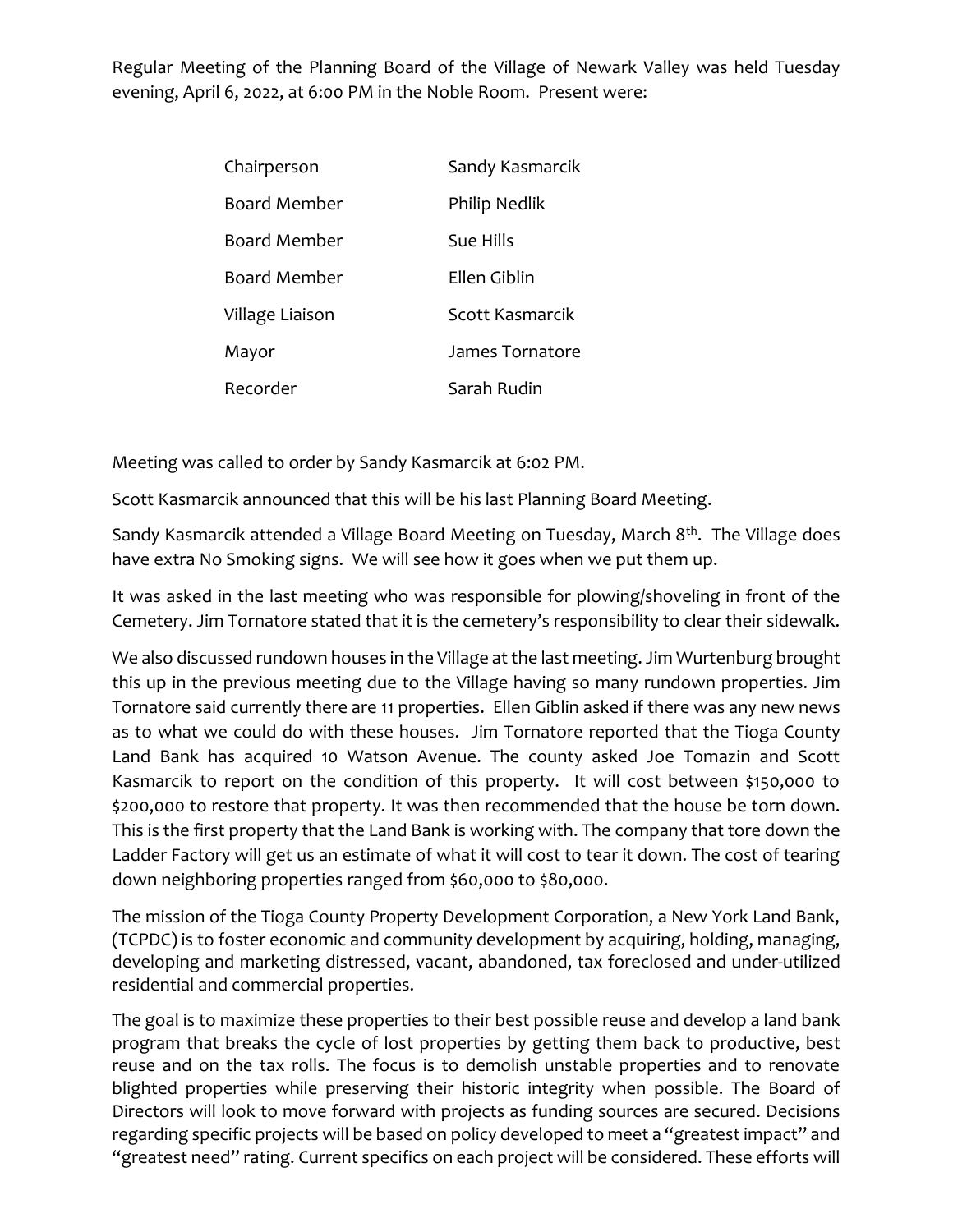stem disinvestment and protect the public safety by improving vacant, abandoned, deteriorating, flood impacted and tax delinquent properties. The overall focus is to promote increased quality home ownership with improvement to vacant and abandoned commercial properties, address downtown revitalization, partnerships to promote increased affordable housing opportunities and will be based on strategies indicated in current local and county studies and plans.

Some of the rundown properties are assessed low. The taxes on these properties are being paid, so there isn't much we can do. It was asked if we could re-assess them. In bigger counties, this would be a possibility but in our little Village we do not have this capability.

Some of these properties have been vacant for years. They are fire hazards. Are there fire alarms in there? water? The taxes are being paid on them, so we do have the right to ask if there are such safeguards inside these properties. Due to a Municipality legality, we cannot enter these properties. It has been brought up to the Village Board members previously to get some of these properties condemned, unfortunately they did not approve this.

Some properties have "X's" on them. Can't we put those on the other rundown properties? The Beautification Law won't allow us to put these signs up. These "X's" tell firefighters that if a fire occurs, they aren't to go into the building to try and save it.

Ellen Giblin asked how long it would take to get these properties taken care of. Jim Tornatore stated it could take several years.

Currently, our Code Enforcer works part-time. The Village cannot afford to pay him to work 40 hours a week. It was asked why we have codes if they aren't going to be enforced. Jim Tornatore said that if we have a code that doesn't work, we could eliminate it. The Village Trustees are the ones who approve and disapprove the codes. Our Code Enforcer is trying. He currently is dealing with a mess from our previous code enforcer. Once this matter is taken care of, he will be able to look into the many properties in the Village that have code violations.

Jim Tornatore invited the Planning Board Members to come to a Village Board Meeting to see how things work. The next board meeting has a full agenda; therefore, it was suggested they come to the May 10<sup>th</sup> meeting. If you cannot attend this one, the Village Board Meetings are held the 2<sup>nd</sup> Tuesday of the month at 6:30 pm. Bring a list of your concerns and present it to the Board.

We need to get more of our community involved. Somehow, we need to bring in a younger crowd. Some ideas thrown around were getting the community yard sales back up and running, getting more people involved with the Christmas tree program.

There was a lengthy discussion regarding sidewalks in the Village. There currently is not a Sidewalk Committee. The previous Sidewalk Committee determined what streets didn't have to have sidewalks. Then there are some people who don't think they have a sidewalk. Some took their sidewalks out while others let the grass grow over it. We do have codes concerning sidewalks, but they aren't being enforced. Once people see they can get away with things, they are going to take advantage of it. Residents should be held accountable.

Previously a company had come in to put sidewalks in on Whig Street. It was asked if the Village was able to offer a deal to residents if a group of them wanted to put sidewalks in. Jim Tornatore stated the Village would not be allowed to offer such discount. The Village however has the sidewalk forms in which residents could use. The Village DPW may help dig up the old sidewalks.